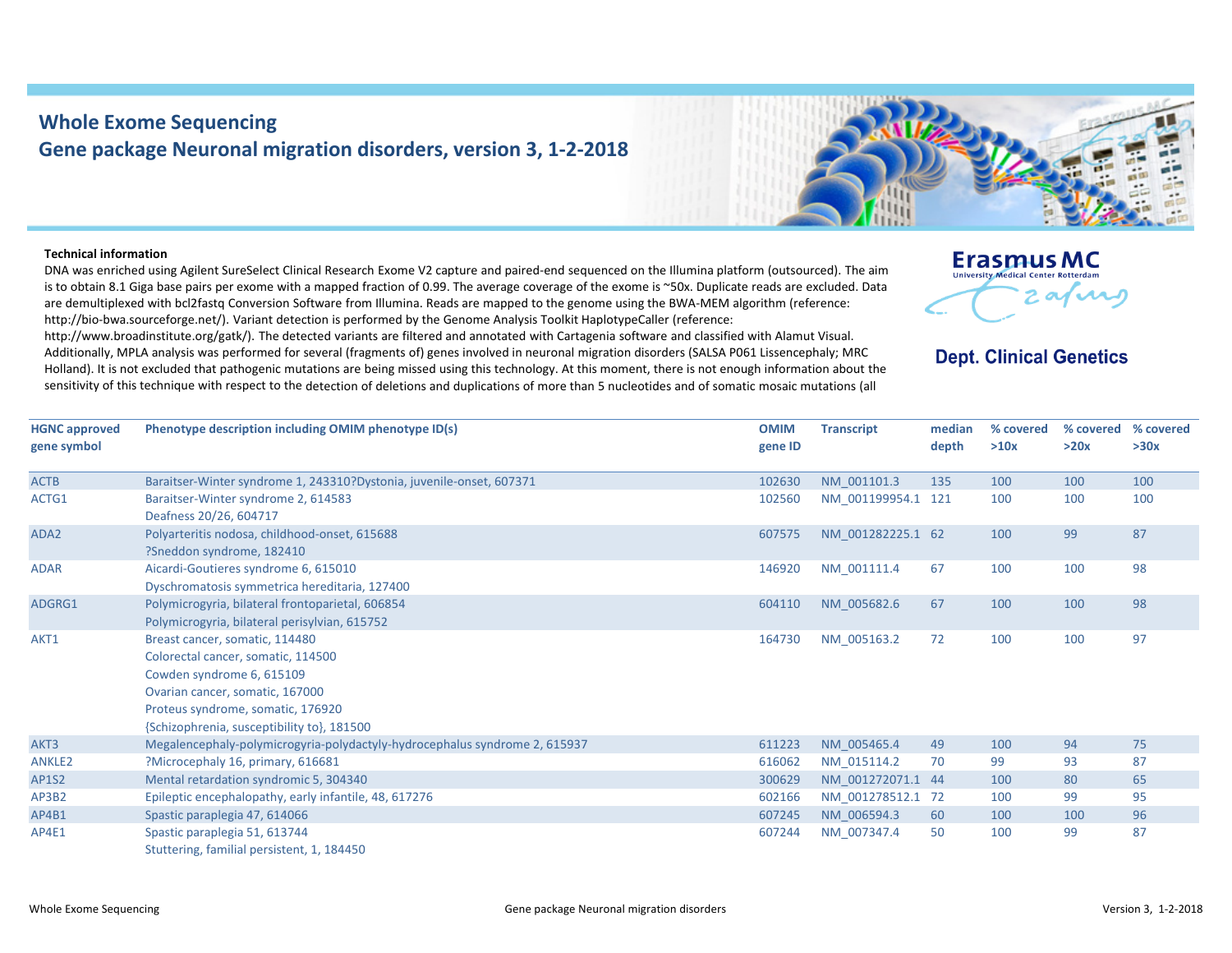| <b>HGNC approved</b> | Phenotype description including OMIM phenotype ID(s)                                                                                                                                                          | <b>OMIM</b> | <b>Transcript</b> | median | % covered | % covered % covered |      |
|----------------------|---------------------------------------------------------------------------------------------------------------------------------------------------------------------------------------------------------------|-------------|-------------------|--------|-----------|---------------------|------|
| gene symbol          |                                                                                                                                                                                                               | gene ID     |                   | depth  | >10x      | >20x                | >30x |
|                      |                                                                                                                                                                                                               |             |                   |        |           |                     |      |
| AP4M1                | Spastic paraplegia 50, 612936                                                                                                                                                                                 | 602296      | NM_004722.3       | 75     | 100       | 100                 | 98   |
| AP4S1                | Spastic paraplegia 52, 614067                                                                                                                                                                                 | 607243      | NM_007077.4       | 37     | 100       | 95                  | 69   |
| ARFGEF2              | Periventricular heterotopia with microcephaly, 608097                                                                                                                                                         | 605371      | NM 006420.2       | 55     | 100       | 98                  | 85   |
| ARNT <sub>2</sub>    | ?Webb-Dattani syndrome, 615926                                                                                                                                                                                | 606036      | NM 014862.3       | 55     | 100       | 98                  | 88   |
| <b>ARX</b>           | Epileptic encephalopathy, early infantile, 1, 308350<br>Hydranencephaly with abnormal genitalia, 300215<br>Lissencephaly 2, 300215<br>Mental retardation 29 and others, 300419<br>Partington syndrome, 309510 | 300382      | NM_139058.2       | 42     | 89        | 80                  | 65   |
|                      | Proud syndrome, 300004                                                                                                                                                                                        |             |                   |        |           |                     |      |
| <b>ASNS</b>          | Asparagine synthetase deficiency, 615574                                                                                                                                                                      | 108370      | NM_133436.3       | 59     | 100       | 100                 | 92   |
| <b>ASPM</b>          | Microcephaly 5, primary, 608716                                                                                                                                                                               | 605481      | NM 018136.4       | 62     | 100       | 100                 | 96   |
| ASXL1                | Bohring-Opitz syndrome, 605039<br>Myelodysplastic syndrome, somatic, 614286                                                                                                                                   | 612990      | NM_015338.5       | 77     | 100       | 100                 | 97   |
| ATAD3A               | Harel-Yoon syndrome, 617183                                                                                                                                                                                   | 612316      | NM_018188.3       | 89     | 100       | 98                  | 97   |
| ATAD3B               | No OMIM phenotype                                                                                                                                                                                             | 612317      | NM 031921.5       | 95     | 99        | 98                  | 96   |
| ATP6V0A2             | Cutis laxa, type IIA, 219200<br>Wrinkly skin syndrome, 278250                                                                                                                                                 | 611716      | NM 012463.3       | 56     | 100       | 98                  | 87   |
| <b>ATR</b>           | ?Cutaneous telangiectasia and cancer syndrome, familial, 614564<br>Seckel syndrome 1, 210600                                                                                                                  | 601215      | NM_001184.3       | 58     | 100       | 96                  | 78   |
| <b>ATRIP</b>         | No OMIM phenotype                                                                                                                                                                                             | 606605      | NM 130384.2       | 73     | 100       | 98                  | 92   |
| <b>B3GALNT2</b>      | Muscular dystrophy-dystroglycanopathy (congenital with brain and eye anomalies, type A, 11, 615181                                                                                                            | 610194      | NM 152490.4       | 42     | 100       | 97                  | 76   |
| B4GAT1               | Muscular dystrophy-dystroglycanopathy (congenital with brain and eye anomalies), type A, 13, 615287                                                                                                           | 605517      | NM 006876.2       | 114    | 100       | 100                 | 100  |
| <b>CASK</b>          | FG syndrome 4, 300422<br>Mental retardation and microcephaly with pontine and cerebellar hypoplasia, 300749<br>Mental retardation, with or without nystagmus, 300422                                          | 300172      | NM 003688.3       | 42     | 100       | 95                  | 69   |
| CCND <sub>2</sub>    | Megalencephaly-polymicrogyria-polydactyly-hydrocephalus syndrome 3, 615938                                                                                                                                    | 123833      | NM 001759.3       | 68     | 100       | 100                 | 98   |
| CDK5                 | ?Lissencephaly 7 with cerebellar hypoplasia, 616342                                                                                                                                                           | 123831      | NM 004935.3       | 78     | 100       | 100                 | 100  |
| CDK5RAP2             | Microcephaly 3, primary, 604804                                                                                                                                                                               | 608201      | NM 018249.5       | 47     | 100       | 95                  | 78   |
| CDK <sub>6</sub>     | ?Microcephaly 12, primary, 616080                                                                                                                                                                             | 603368      | NM_001145306.1 49 |        | 100       | 98                  | 90   |
| <b>CENPJ</b>         | Microcephaly 6, primary, 608393<br>?Seckel syndrome 4, 613676                                                                                                                                                 | 609279      | NM 018451.4       | 60     | 100       | 100                 | 96   |
| <b>CEP135</b>        | Microcephaly 8, primary, 614673                                                                                                                                                                               | 611423      | NM_025009.4       | 61     | 100       | 96                  | 80   |
| <b>CEP152</b>        | Microcephaly 9, primary, 614852<br>Seckel syndrome 5, 613823                                                                                                                                                  | 613529      | NM 001194998.1 52 |        | 100       | 97                  | 84   |
| <b>CEP63</b>         | ?Seckel syndrome 6, 614728                                                                                                                                                                                    | 614724      | NM 025180.3       | 54     | 100       | 95                  | 78   |
| CHMP1A               | Pontocerebellar hypoplasia, type 8, 614961                                                                                                                                                                    | 164010      | NM 001083314.3 56 |        | 100       | 100                 | 96   |
| <b>CIT</b>           | Microcephaly 17, primary, 617090                                                                                                                                                                              | 605629      | NM 001206999.1 61 |        | 100       | 97                  | 85   |
| CLP1                 | Pontocerebellar hypoplasia, type 10, 615803                                                                                                                                                                   | 608757      | NM_006831.2       | 70     | 100       | 100                 | 100  |
| <b>COL18A1</b>       | Knobloch syndrome, type 1, 267750                                                                                                                                                                             | 120328      | NM 130445.2       | 76     | 100       | 100                 | 95   |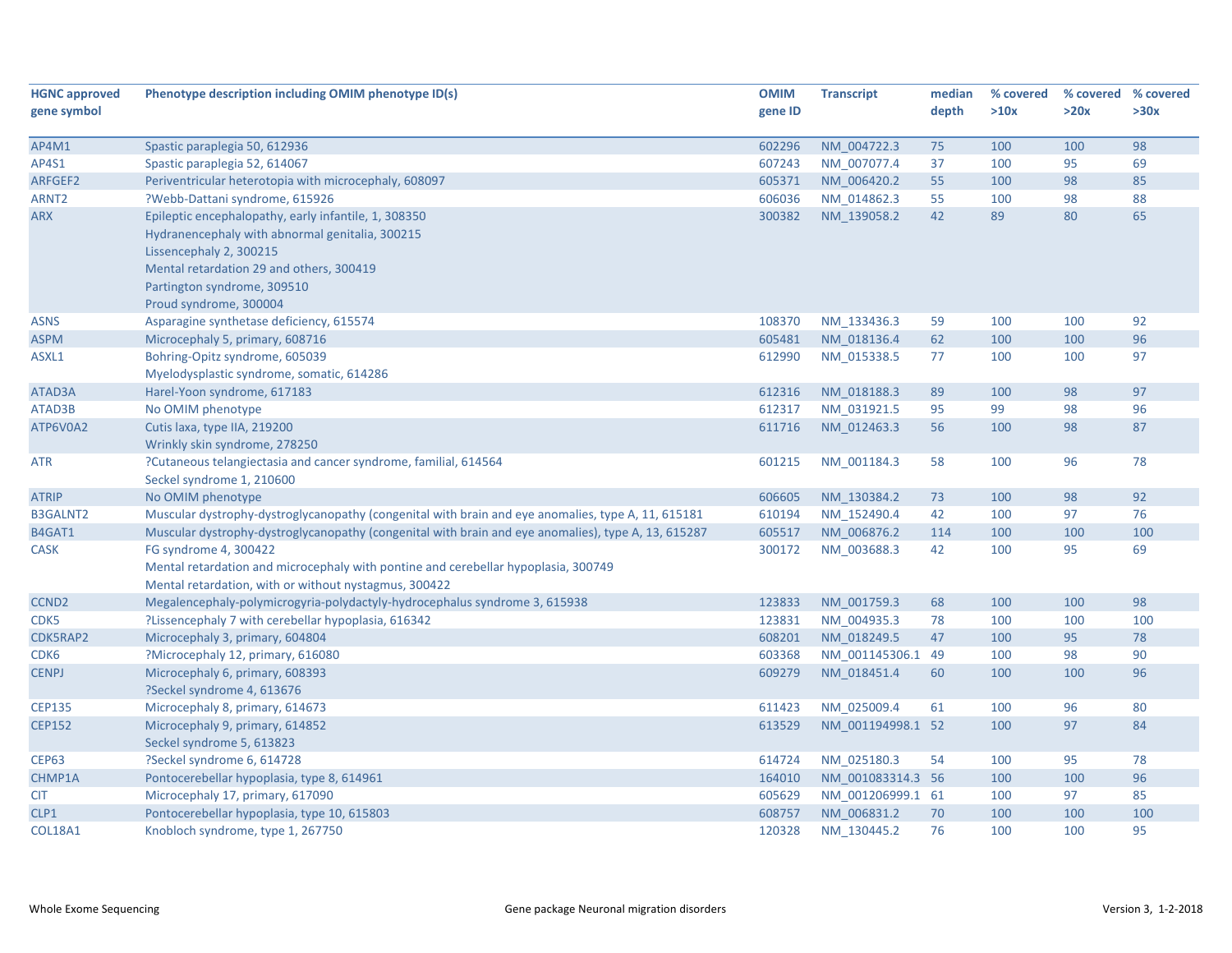| <b>HGNC approved</b> | Phenotype description including OMIM phenotype ID(s)                                                                                                                                                                                                                                  | <b>OMIM</b> | <b>Transcript</b>  | median | % covered | % covered % covered |      |
|----------------------|---------------------------------------------------------------------------------------------------------------------------------------------------------------------------------------------------------------------------------------------------------------------------------------|-------------|--------------------|--------|-----------|---------------------|------|
| gene symbol          |                                                                                                                                                                                                                                                                                       | gene ID     |                    | depth  | >10x      | >20x                | >30x |
| COL4A1               | Angiopathy, hereditary, with nephropathy, aneurysms, and muscle cramps, 611773<br>Brain small vessel disease with or without ocular anomalies, 607595<br>{Hemorrhage, intracerebral, susceptibility to}, 614519<br>Porencephaly 1, 175780<br>?Retinal arteries, tortuosity of, 180000 | 120130      | NM_001845.4        | 61     | 100       | 99                  | 91   |
| COL4A2               | {Hemorrhage, intracerebral, susceptibility to}, 614519<br>Porencephaly 2, 614483                                                                                                                                                                                                      | 120090      | NM 001846.2        | 67     | 100       | 100                 | 96   |
| <b>CRADD</b>         | Mental retardation 34, with variant lissencephaly, 614499                                                                                                                                                                                                                             | 603454      | NM_003805.3        | 96     | 100       | 100                 | 100  |
| CRB <sub>2</sub>     | Focal segmental glomerulosclerosis 9, 616220<br>Ventriculomegaly with cystic kidney disease, 219730                                                                                                                                                                                   | 609720      | NM 173689.6        | 76     | 100       | 100                 | 99   |
| <b>CSTB</b>          | Epilepsy, progressive myoclonic 1A (Unverricht and Lundborg), 254800                                                                                                                                                                                                                  | 601145      | NM 000100.3        | 62     | 100       | 100                 | 98   |
| CTC1                 | Cerebroretinal microangiopathy with calcifications and cysts, 612199                                                                                                                                                                                                                  | 613129      | NM_025099.5        | 72     | 100       | 100                 | 98   |
| CTNND <sub>2</sub>   | No OMIM phenotype                                                                                                                                                                                                                                                                     | 604275      | NM 001332.3        | 66     | 99        | 95                  | 87   |
| DAB1                 | No OMIM phenotype                                                                                                                                                                                                                                                                     | 603448      | NM 021080.3        | 59     | 100       | 100                 | 93   |
| DAG1                 | Muscular dystrophy-dystroglycanopathy (congenital with brain and eye anomalies), type A, 9, 616538<br>Muscular dystrophy-dystroglycanopathy (limb-girdle), type C, 9, 613818                                                                                                          | 128239      | NM 001165928.3 103 |        | 100       | 100                 | 100  |
| DCHS1                | Mitral valve prolapse 2, 607829<br>Van Maldergem syndrome 1, 601390                                                                                                                                                                                                                   | 603057      | NM 003737.2        | 94     | 100       | 100                 | 100  |
| <b>DCX</b>           | Lissencephaly, 300067<br>Subcortical laminal heteropia, 300067                                                                                                                                                                                                                        | 300121      | NM 178153.2        | 47     | 100       | 96                  | 83   |
| DEPDC5               | Epilepsy, familial focal, with variable foci 1, 604364                                                                                                                                                                                                                                | 614191      | NM 001242896.1 56  |        | 100       | 98                  | 90   |
| DKC1                 | Dyskeratosis congenita, 305000                                                                                                                                                                                                                                                        | 300126      | NM 001363.4        | 45     | 100       | 96                  | 83   |
| DNMT3A               | Tatton-Brown-Rahman syndrome, 615879                                                                                                                                                                                                                                                  | 602769      | NM 175629.2        | 67     | 100       | 100                 | 96   |
| DYNC1H1              | Charcot-Marie-Tooth disease, axonal, type 20, 614228<br>Mental retardation 13, 614563<br>Spinal muscular atrophy, lower extremity-predominant 1, AD, 158600                                                                                                                           | 600112      | NM 001376.4        | 69     | 100       | 99                  | 95   |
| EIF2AK3              | Wolcott-Rallison syndrome, 226980                                                                                                                                                                                                                                                     | 604032      | NM_004836.5        | 53     | 100       | 95                  | 83   |
| EMG1                 | Bowen-Conradi syndrome, 211180                                                                                                                                                                                                                                                        | 611531      | NM_006331.7        | 57     | 100       | 100                 | 100  |
| EML1                 | Band heterotopia, 600348                                                                                                                                                                                                                                                              | 602033      | NM_001008707.1 50  |        | 100       | 97                  | 85   |
| <b>EOMES</b>         | No OMIM phenotype                                                                                                                                                                                                                                                                     | 604615      | NM 005442.3        | 63     | 100       | 100                 | 98   |
| ERCC1                | Cerebrooculofacioskeletal syndrome 4, 610758                                                                                                                                                                                                                                          | 126380      | NM_001983.3        | 52     | 100       | 100                 | 95   |
| ERCC <sub>2</sub>    | Cerebrooculofacioskeletal syndrome 2, 610756<br>Trichothiodystrophy 1, photosensitive, 601675<br>Xeroderma pigmentosum, group D, 278730                                                                                                                                               | 126340      | NM_000400.3        | 75     | 100       | 100                 | 99   |
| ERCC5                | Cerebrooculofacioskeletal syndrome 3, 616570<br>Xeroderma pigmentosum, group G, 278780<br>Xeroderma pigmentosum, group G/Cockayne syndrome, 278780                                                                                                                                    | 133530      | NM_000123.3        | 65     | 100       | 99                  | 94   |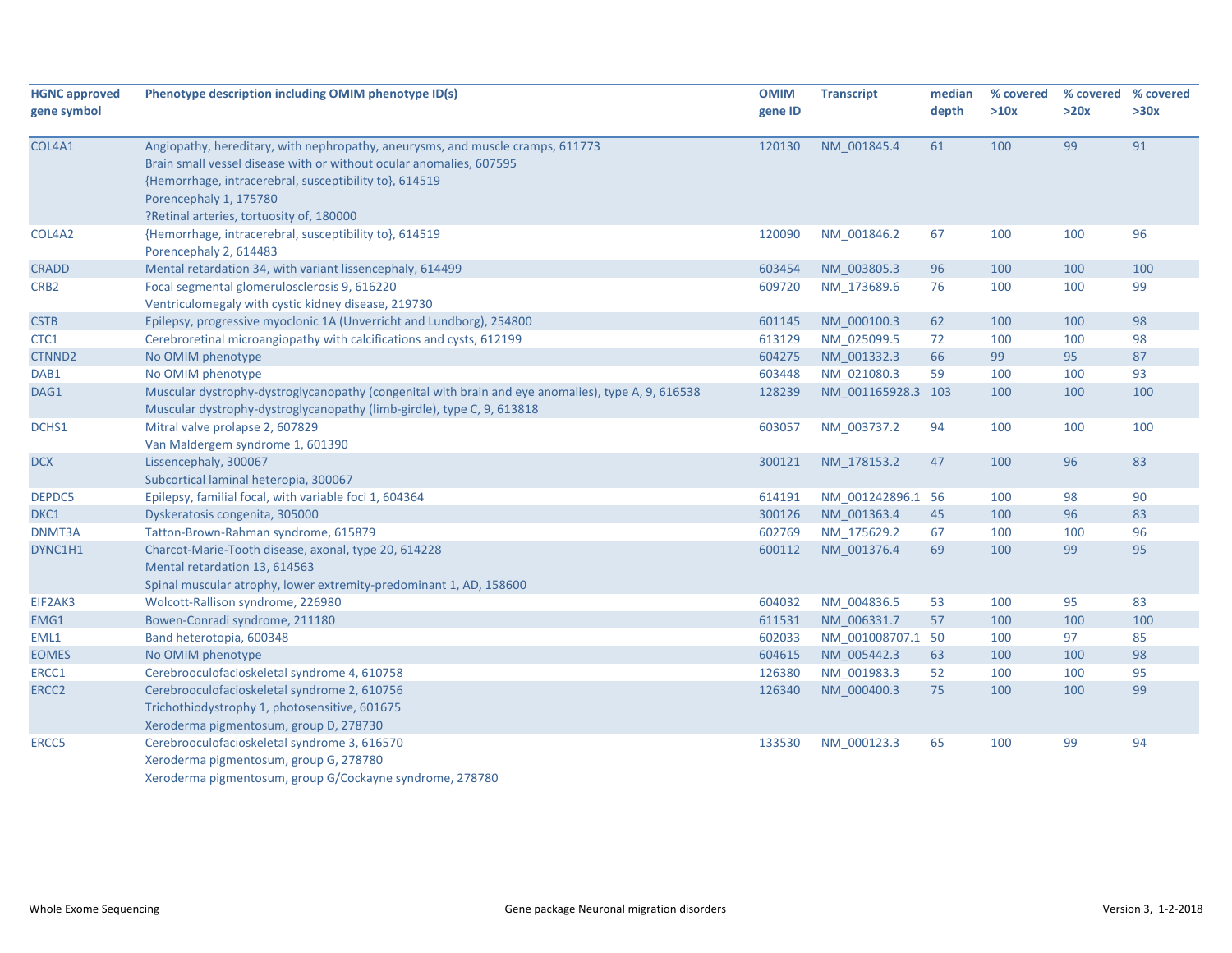| <b>HGNC approved</b><br>gene symbol | Phenotype description including OMIM phenotype ID(s)                                                                                                                                                                                                                                                                                                                                                           | <b>OMIM</b><br>gene ID | <b>Transcript</b> | median<br>depth | % covered<br>>10x | >20x | % covered % covered<br>>30x |
|-------------------------------------|----------------------------------------------------------------------------------------------------------------------------------------------------------------------------------------------------------------------------------------------------------------------------------------------------------------------------------------------------------------------------------------------------------------|------------------------|-------------------|-----------------|-------------------|------|-----------------------------|
| ERCC6                               | Cerebrooculofacioskeletal syndrome 1, 214150<br>Cockayne syndrome, type B, 133540<br>De Sanctis-Cacchione syndrome, 278800                                                                                                                                                                                                                                                                                     | 609413                 | NM 000124.3       | 60              | 100               | 98   | 92                          |
|                                     | {Lung cancer, susceptibility to}, 211980<br>{Macular degeneration, age-related, susceptibility to, 5}, 613761<br>Premature ovarian failure 11, 616946<br>UV-sensitive syndrome 1, 600630                                                                                                                                                                                                                       |                        |                   |                 |                   |      |                             |
| <b>ERMARD</b>                       | ?Periventricular nodular heterotopia 6, 615544                                                                                                                                                                                                                                                                                                                                                                 | 615532                 | NM 018341.2       | 51              | 100               | 98   | 87                          |
| FAT4                                | Hennekam lymphangiectasia-lymphedema syndrome 2, 616006<br>Van Maldergem syndrome 2, 615546                                                                                                                                                                                                                                                                                                                    | 612411                 | NM 024582.4       | 69              | 100               | 100  | 98                          |
| FIG4                                | Amyotrophic lateral sclerosis 11, 612577<br>Charcot-Marie-Tooth disease, type 4J, 611228<br>?Polymicrogyria, bilateral temporooccipital, 612691<br>Yunis-Varon syndrome, 216340                                                                                                                                                                                                                                | 609390                 | NM 014845.5       | 40              | 100               | 96   | 77                          |
| <b>FKRP</b>                         | Muscular dystrophy-dystroglycanopathy (congenital with brain and eye anomalies), type A, 5, 613153<br>Muscular dystrophy-dystroglycanopathy (congenital with or without mental retardation), type B, 5, 606612<br>Muscular dystrophy-dystroglycanopathy (limb-girdle), type C, 5, 607155                                                                                                                       | 606596                 | NM 001039885.2 99 |                 | 100               | 100  | 100                         |
| <b>FKTN</b>                         | Cardiomyopathy, dilated, 1X, 611615<br>Muscular dystrophy-dystroglycanopathy (congenital with brain and eye anomalies), type A, 4, 253800<br>Muscular dystrophy-dystroglycanopathy (congenital without mental retardation), type B, 4, 613152<br>Muscular dystrophy-dystroglycanopathy (limb-girdle), type C, 4, 611588                                                                                        | 607440                 | NM 006731.2       | 65              | 100               | 100  | 97                          |
| <b>FLNA</b>                         | Cardiac valvular dysplasia, 314400<br>Congenital short bowel syndrome, 300048<br>FG syndrome 2, 300321<br>Frontometaphyseal dysplasia 1, 305620<br>Heterotopia, periventricular, 300049<br>Intestinal pseudoobstruction, neuronal, 300048<br>Melnick-Needles syndrome, 309350<br>Otopalatodigital syndrome, type I, 311300<br>Otopalatodigital syndrome, type II, 304120<br>Terminal osseous dysplasia, 300244 | 300017                 | NM 001110556.1 79 |                 | 100               | 100  | 100                         |
| <b>FLVCR2</b>                       | Proliferative vasculopathy and hydraencephaly-hydrocephaly syndrome, 225790                                                                                                                                                                                                                                                                                                                                    | 610865                 | NM 017791.2       | 81              | 100               | 100  | 87                          |
| FRMD4A                              | ?Corpus callosum, agenesis of, with facial anomalies and cerebellar ataxia, 616819                                                                                                                                                                                                                                                                                                                             | 616305                 | NM_018027.3       | 55              | 100               | 95   | 82                          |
| <b>GNAQ</b>                         | Capillary malformations, congenital, 1, somatic, mosaic, 163000<br>Sturge-Weber syndrome, somatic, mosaic, 185300                                                                                                                                                                                                                                                                                              | 600998                 | NM 002072.4       | 68              | 100               | 100  | 96                          |
| <b>HNRNPK</b>                       | Au-Kline syndrome, 616580                                                                                                                                                                                                                                                                                                                                                                                      | 600712                 | NM 002140.3       | 35              | 95                | 77   | 52                          |
| <b>IBA57</b>                        | ?Multiple mitochondrial dysfunctions syndrome 3, 615330<br>?Spastic paraplegia 74, 616451                                                                                                                                                                                                                                                                                                                      | 615316                 | NM 001010867.2 89 |                 | 100               | 100  | 98                          |
| IER3IP1                             | Microcephaly, epilepsy, and diabetes syndrome, 614231                                                                                                                                                                                                                                                                                                                                                          | 609382                 | NM 016097.4       | 43              | 100               | 86   | 75                          |
| IFIH1                               | Aicardi-Goutieres syndrome 7, 615846<br>Singleton-Merten syndrome 1, 182250                                                                                                                                                                                                                                                                                                                                    | 606951                 | NM 022168.3       | 65              | 100               | 99   | 90                          |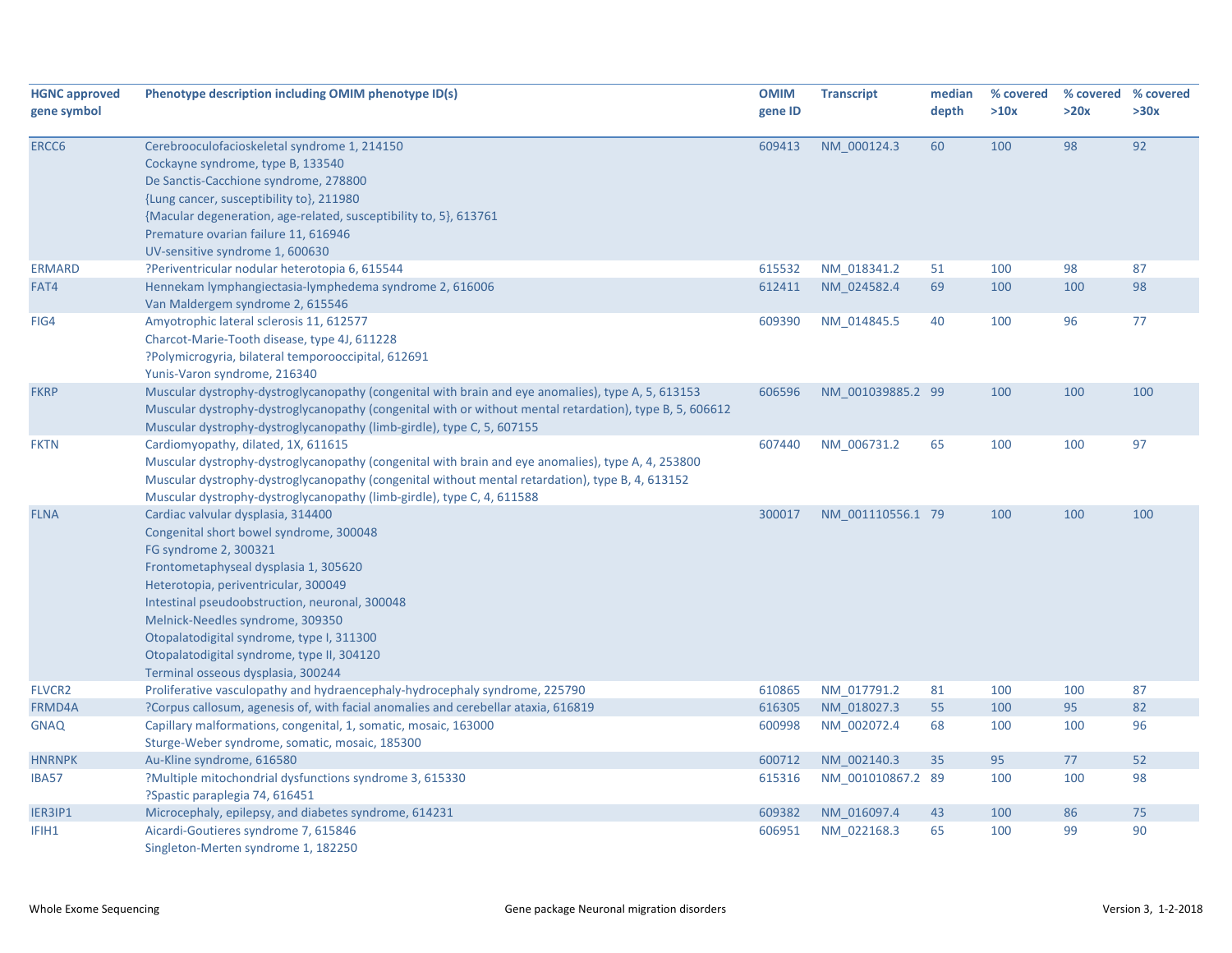| <b>HGNC approved</b> | Phenotype description including OMIM phenotype ID(s)                                               | <b>OMIM</b> | <b>Transcript</b> | median | % covered | % covered % covered |      |
|----------------------|----------------------------------------------------------------------------------------------------|-------------|-------------------|--------|-----------|---------------------|------|
| gene symbol          |                                                                                                    | gene ID     |                   | depth  | >10x      | >20x                | >30x |
|                      |                                                                                                    |             |                   |        |           |                     |      |
| <b>INTS8</b>         | No OMIM phenotype                                                                                  | 611351      | NM 017864.3       | 38     | 100       | 93                  | 62   |
| <b>ISPD</b>          | Muscular dystrophy-dystroglycanopathy (congenital with brain and eye anomalies), type A, 7, 614643 | 614631      | NM 001101426.3 58 |        | 100       | 99                  | 84   |
|                      | Muscular dystrophy-dystroglycanopathy (limb-girdle), type C, 7, 616052                             |             |                   |        |           |                     |      |
| ITSN1                | No OMIM phenotype                                                                                  | 602442      | NM 003024.2       | 44     | 99        | 94                  | 77   |
| JAM3                 | Hemorrhagic destruction of the brain, subependymal calcification, and cataracts, 613730            | 606871      | NM 032801.4       | 49     | 100       | 97                  | 83   |
| <b>KATNB1</b>        | Lissencephaly 6, with microcephaly, 616212                                                         | 602703      | NM_005886.2       | 80     | 100       | 100                 | 100  |
| <b>KIF11</b>         | Microcephaly with or without chorioretinopathy, lymphedema, or mental retardation, 152950          | 148760      | NM_004523.3       | 58     | 100       | 99                  | 87   |
| KIF1BP               | Goldberg-Shprintzen megacolon syndrome, 609460                                                     | 609367      | NM 015634.3       | 66     | 100       | 99                  | 91   |
| KIF <sub>2</sub> A   | Cortical dysplasia, complex, with other brain malformations 3, 615411                              | 602591      | NM 001098511.2 59 |        | 100       | 94                  | 75   |
| KIF5C                | Cortical dysplasia, complex, with other brain malformations 2, 615282                              | 604593      | NM 004522.2       | 45     | 100       | 95                  | 76   |
| KIF7                 | Acrocallosal syndrome, 200990                                                                      | 611254      | NM 198525.2       | 66     | 99        | 95                  | 89   |
|                      | ?Al-Gazali-Bakalinova syndrome, 607131                                                             |             |                   |        |           |                     |      |
|                      | ?Hydrolethalus syndrome 2, 614120                                                                  |             |                   |        |           |                     |      |
|                      | Joubert syndrome 12, 200990                                                                        |             |                   |        |           |                     |      |
| KNL1                 | Microcephaly 4, primary, 604321                                                                    | 609173      | NM 170589.4       | 51     | 100       | 98                  | 91   |
| <b>KPTN</b>          | Mental retardation 41, 615637                                                                      | 615620      | NM_007059.3       | 73     | 100       | 100                 | 94   |
| L1CAM                | CRASH syndrome, 303350                                                                             | 308840      | NM 000425.4       | 78     | 100       | 100                 | 99   |
|                      | Corpus callosum, partial agenesis of, 304100                                                       |             |                   |        |           |                     |      |
|                      | Hydrocephalus due to aqueductal stenosis, 307000                                                   |             |                   |        |           |                     |      |
|                      | Hydrocephalus with Hirschsprung disease, 307000                                                    |             |                   |        |           |                     |      |
|                      | Hydrocephalus with congenital idiopathic intestinal pseudoobstruction, 307000                      |             |                   |        |           |                     |      |
|                      | MASA syndrome, 303350                                                                              |             |                   |        |           |                     |      |
| LAMA1                | Poretti-Boltshauser syndrome, 615960                                                               | 150320      | NM_005559.3       | 57     | 100       | 98                  | 89   |
| LAMA2                | Muscular dystrophy, congenital merosin-deficient, 607855                                           | 156225      | NM 000426.3       | 50     | 100       | 98                  | 86   |
|                      | Muscular dystrophy, congenital, due to partial LAMA2 deficiency, 607855                            |             |                   |        |           |                     |      |
| LAMB1                | Lissencephaly 5, 615191                                                                            | 150240      | NM 002291.2       | 65     | 100       | 98                  | 93   |
| LAMC1                | No OMIM phenotype                                                                                  | 150290      | NM 002293.3       | 54     | 100       | 98                  | 88   |
| LAMC3                | Cortical malformations, occipital, 614115                                                          | 604349      | NM 006059.3       | 67     | 100       | 100                 | 98   |
| LARGE1               | Muscular dystrophy-dystroglycanopathy (congenital with brain and eye anomalies), type A, 6, 613154 | 603590      | NM_004737.4       | 63     | 100       | 100                 | 94   |
|                      | Muscular dystrophy-dystroglycanopathy (congenital with mental retardation), type B, 6, 608840      |             |                   |        |           |                     |      |
| LARP7                | Alazami syndrome, 615071                                                                           | 612026      | NM 001267039.1 50 |        | 100       | 98                  | 85   |
| MCPH1                | Microcephaly 1, primary, 251200                                                                    | 607117      | NM 024596.3       | 59     | 94        | 94                  | 85   |
| MED17                | Microcephaly, postnatal progressive, with seizures and brain atrophy, 613668                       | 603810      | NM 004268.4       | 69     | 100       | 100                 | 94   |
| <b>MPDZ</b>          | Hydrocephalus, nonsyndromic 2, 615219                                                              | 603785      | NM 003829.4       | 49     | 100       | 97                  | 85   |
| <b>MYCN</b>          | Feingold syndrome 1, 164280                                                                        | 164840      | NM_005378.4       | 79     | 100       | 97                  | 93   |
| <b>NBN</b>           | Aplastic anemia, 609135                                                                            | 602667      | NM 002485.4       | 52     | 100       | 95                  | 76   |
|                      | Leukemia, acute lymphoblastic, 613065                                                              |             |                   |        |           |                     |      |
|                      | Nijmegen breakage syndrome, 251260                                                                 |             |                   |        |           |                     |      |
| NDE1                 | Lissencephaly 4 (with microcephaly), 614019                                                        | 609449      | NM 001143979.1 61 |        | 100       | 99                  | 92   |
|                      | ?Microhydranencephaly, 605013                                                                      |             |                   |        |           |                     |      |
| NID1                 | No OMIM phenotype                                                                                  | 131390      | NM 002508.2       | 74     | 100       | 100                 | 99   |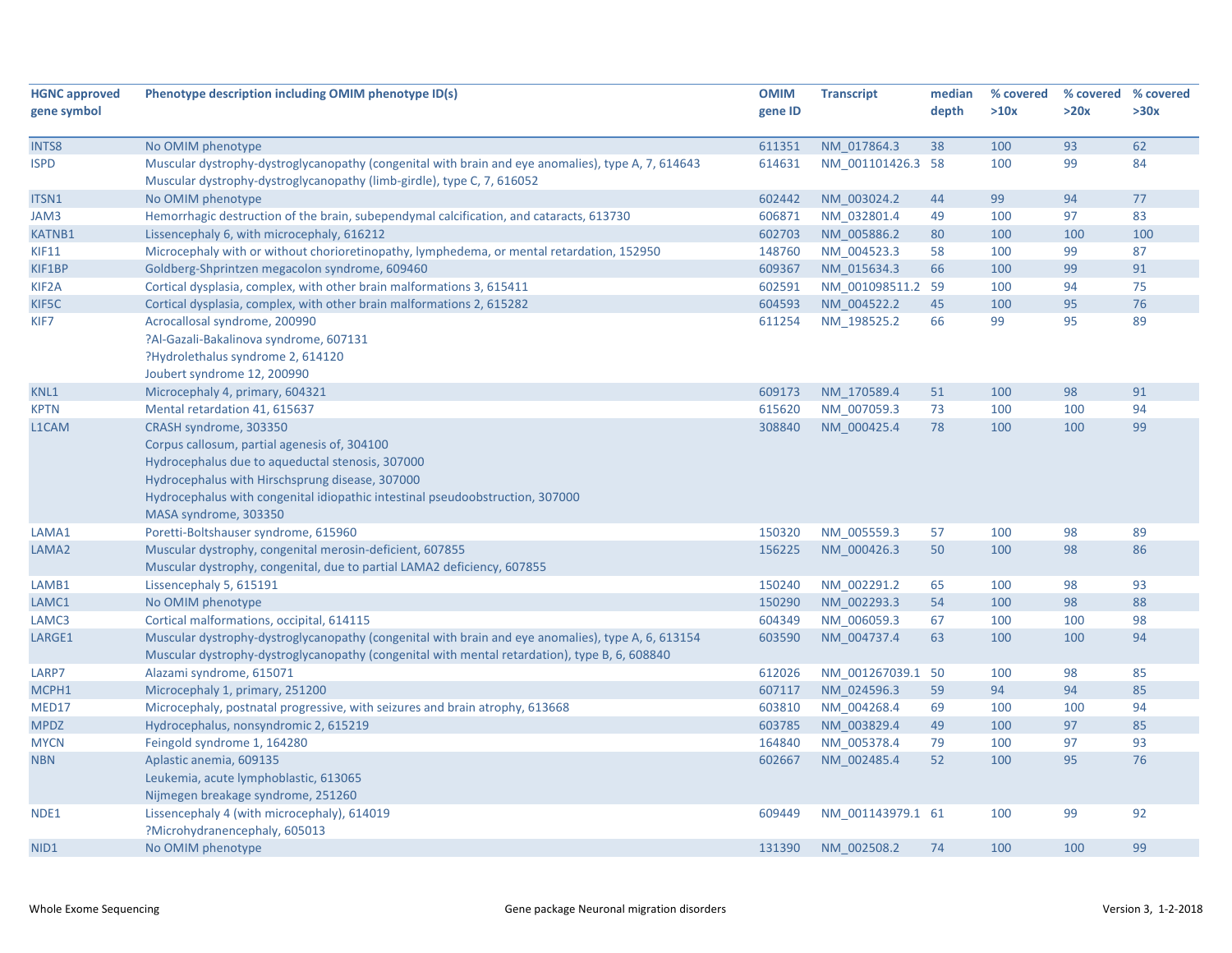| <b>HGNC approved</b><br>gene symbol | Phenotype description including OMIM phenotype ID(s)                                                                                                                                                                                                                                                                                                                                                                                                                   | <b>OMIM</b><br>gene ID | <b>Transcript</b>          | median<br>depth | % covered<br>>10x | >20x     | % covered % covered<br>>30x |
|-------------------------------------|------------------------------------------------------------------------------------------------------------------------------------------------------------------------------------------------------------------------------------------------------------------------------------------------------------------------------------------------------------------------------------------------------------------------------------------------------------------------|------------------------|----------------------------|-----------------|-------------------|----------|-----------------------------|
| <b>NIN</b>                          | ?Seckel syndrome 7, 614851                                                                                                                                                                                                                                                                                                                                                                                                                                             | 608684                 | NM_020921.3                | 56              | 100               | 98       | 84                          |
| NPRL3                               | Epilepsy, familial focal, with variable foci 3, 617118                                                                                                                                                                                                                                                                                                                                                                                                                 | 600928                 | NM 001077350.2 54          |                 | 100               | 97       | 89                          |
| <b>NSDHL</b>                        | CHILD syndrome, 308050<br>CK syndrome, 300831                                                                                                                                                                                                                                                                                                                                                                                                                          | 300275                 | NM_015922.2                | 55              | 100               | 96       | 80                          |
| <b>OCLN</b>                         | Pseudo-TORCH syndrome 1, 251290                                                                                                                                                                                                                                                                                                                                                                                                                                        | 602876                 | NM_002538.3                | 65              | 100               | 100      | 97                          |
| PAFAH1B1                            | Lissencephaly 1, 607432                                                                                                                                                                                                                                                                                                                                                                                                                                                | 601545                 | NM_000430.3                | 62              | 100               | 98       | 88                          |
|                                     | Subcortical laminar heterotopia, 607432                                                                                                                                                                                                                                                                                                                                                                                                                                |                        |                            |                 |                   |          |                             |
| PAX6                                | Aniridia, 106210<br>Anterior segment dysgenesis 5, multiple subtypes, 604229<br>Cataract with late-onset corneal dystrophy, 106210<br>?Coloboma of optic nerve, 120430<br>?Coloboma, ocular, 120200<br>Foveal hypoplasia 1, 136520<br>Keratitis, 148190                                                                                                                                                                                                                | 607108                 | NM 001604.5                | 50              | 100               | 98       | 84                          |
|                                     | ?Morning glory disc anomaly, 120430<br>Optic nerve hypoplasia, 165550                                                                                                                                                                                                                                                                                                                                                                                                  |                        |                            |                 |                   |          |                             |
| <b>PCNT</b>                         | Microcephalic osteodysplastic primordial dwarfism, type II, 210720                                                                                                                                                                                                                                                                                                                                                                                                     | 605925                 | NM 006031.5                | 84              | 100               | 99       | 95                          |
| PHC1                                | ?Microcephaly 11, primary, 615414                                                                                                                                                                                                                                                                                                                                                                                                                                      | 602978                 | NM 004426.2                | 127             | 100               | 100      | 99                          |
| PI4KA                               | Polymicrogyria, perisylvian, with cerebellar hypoplasia and arthrogryposis, 616531                                                                                                                                                                                                                                                                                                                                                                                     | 600286                 | NM_058004.3                | 76              | 100               | 99       | 91                          |
| PIK3CA                              | Breast cancer, somatic, 114480<br>CLOVE syndrome, somatic, 612918<br>Colorectal cancer, somatic, 114500<br>Cowden syndrome 5, 615108<br>Gastric cancer, somatic, 613659<br>Hepatocellular carcinoma, somatic, 114550<br>Keratosis, seborrheic, somatic, 182000<br>Megalencephaly-capillary malformation-polymicrogyria syndrome, somatic, 602501<br>Nevus, epidermal, somatic, 162900<br>Nonsmall cell lung cancer, somatic, 211980<br>Ovarian cancer, somatic, 167000 | 171834                 | NM 006218.2                | 65              | 100               | 99       | 92                          |
| PIK3R2<br>PLK4                      | Megalencephaly-polymicrogyria-polydactyly-hydrocephalus syndrome 1, 603387<br>Microcephaly and chorioretinopathy, 2, 616171                                                                                                                                                                                                                                                                                                                                            | 603157<br>605031       | NM 005027.3<br>NM 014264.4 | 59<br>49        | 96<br>100         | 93<br>96 | 89<br>81                    |
| <b>PNKP</b>                         | Ataxia-oculomotor apraxia 4, 616267<br>Microcephaly, seizures, and developmental delay, 613402                                                                                                                                                                                                                                                                                                                                                                         | 605610                 | NM 007254.3                | 72              | 100               | 100      | 97                          |
| POLR3B                              | Leukodystrophy, hypomyelinating, 8, with or without oligodontia and/or hypogonadotropic hypogonadism,<br>614381                                                                                                                                                                                                                                                                                                                                                        | 614366                 | NM 018082.5                | 53              | 100               | 97       | 81                          |
| POMGNT1                             | Muscular dystrophy-dystroglycanopathy (congenital with brain and eye anomalies), type A, 3, 253280<br>Muscular dystrophy-dystroglycanopathy (congenital with mental retardation), type B, 3, 613151<br>Muscular dystrophy-dystroglycanopathy (limb-girdle), type C, 3, 613157<br>Retinitis pigmentosa 76, 617123                                                                                                                                                       | 606822                 | NM 017739.3                | 63              | 100               | 100      | 95                          |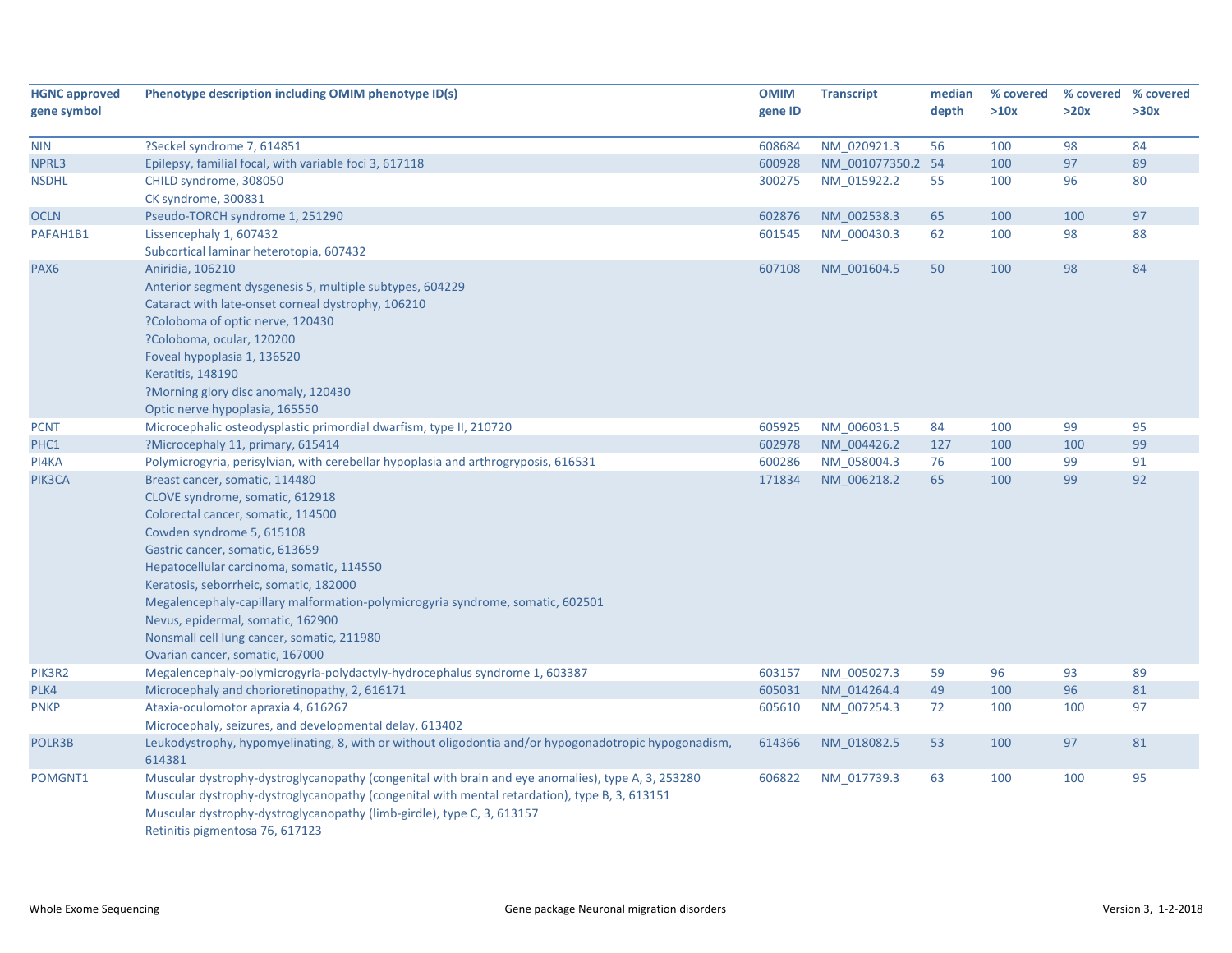| <b>HGNC approved</b><br>gene symbol | Phenotype description including OMIM phenotype ID(s)                                               | <b>OMIM</b><br>gene ID | <b>Transcript</b> | median<br>depth | % covered<br>>10x | % covered % covered<br>>20x | >30x           |
|-------------------------------------|----------------------------------------------------------------------------------------------------|------------------------|-------------------|-----------------|-------------------|-----------------------------|----------------|
| POMT1                               | Muscular dystrophy-dystroglycanopathy (congenital with brain and eye anomalies), type A, 1, 236670 | 607423                 | NM_007171.3       | 69              | 100               | 100                         | 98             |
|                                     | Muscular dystrophy-dystroglycanopathy (congenital with mental retardation), type B, 1, 613155      |                        |                   |                 |                   |                             |                |
|                                     | Muscular dystrophy-dystroglycanopathy (limb-girdle), type C, 1, 609308                             |                        |                   |                 |                   |                             |                |
| POMT <sub>2</sub>                   | Muscular dystrophy-dystroglycanopathy (congenital with brain and eye anomalies), type A, 2, 613150 | 607439                 | NM_013382.5       | 52              | 100               | 99                          | 89             |
|                                     | Muscular dystrophy-dystroglycanopathy (congenital with mental retardation), type B, 2, 613156      |                        |                   |                 |                   |                             |                |
|                                     | Muscular dystrophy-dystroglycanopathy (limb-girdle), type C, 2, 613158                             |                        |                   |                 |                   |                             |                |
| <b>PTEN</b>                         | Bannayan-Riley-Ruvalcaba syndrome, 153480                                                          | 601728                 | NM 000314.4       | 85              | 92                | 81                          | 77             |
|                                     | Cowden syndrome 1, 158350                                                                          |                        |                   |                 |                   |                             |                |
|                                     | Endometrial carcinoma, somatic, 608089                                                             |                        |                   |                 |                   |                             |                |
|                                     | {Glioma susceptibility 2}, 613028                                                                  |                        |                   |                 |                   |                             |                |
|                                     | Lhermitte-Duclos syndrome, 158350                                                                  |                        |                   |                 |                   |                             |                |
|                                     | Macrocephaly/autism syndrome, 605309                                                               |                        |                   |                 |                   |                             |                |
|                                     | Malignant melanoma, somatic, 155600                                                                |                        |                   |                 |                   |                             |                |
|                                     | {Meningioma}, 607174                                                                               |                        |                   |                 |                   |                             |                |
|                                     | PTEN hamartoma tumor syndrome                                                                      |                        |                   |                 |                   |                             |                |
|                                     | {Prostate cancer, somatic}, 176807                                                                 |                        |                   |                 |                   |                             |                |
|                                     | Squamous cell carcinoma, head and neck, somatic, 275355                                            |                        |                   |                 |                   |                             |                |
|                                     | VATER association with macrocephaly and ventriculomegaly, 276950                                   |                        |                   |                 |                   |                             | 97             |
| PTF1A                               | Pancreatic agenesis 2, 615935                                                                      | 607194                 | NM_178161.2       | 78              | 100               | 100                         |                |
|                                     | Pancreatic and cerebellar agenesis, 609069<br>Leukodystrophy, hypomyelinating, 10, 616420          | 616406                 | NM 013328.3       | 74              | 100               | 100                         | 100            |
| PYCR <sub>2</sub><br>QARS           | Microcephaly, progressive, seizures, and cerebral and cerebellar atrophy, 615760                   | 603727                 | NM_005051.2       | 75              | 100               | 100                         | 96             |
| <b>RAB18</b>                        | Warburg micro syndrome 3, 614222                                                                   | 602207                 | NM 021252.4       | 71              | 100               | 100                         | 88             |
| RAB3GAP1                            | Warburg micro syndrome 1, 600118                                                                   | 602536                 | NM 001172435.1 49 |                 | 100               | 99                          | 89             |
| RAB3GAP2                            | Martsolf syndrome, 212720                                                                          | 609275                 | NM 012414.3       | 49              | 100               | 96                          | 79             |
|                                     | Warburg micro syndrome 2, 614225                                                                   |                        |                   |                 |                   |                             |                |
| <b>RAD50</b>                        | Nijmegen breakage syndrome-like disorder, 613078                                                   | 604040                 | NM_005732.3       | 71              | 100               | 100                         | 95             |
| RARS2                               | Pontocerebellar hypoplasia, type 6, 611523                                                         | 611524                 | NM 020320.3       | 47              | 100               | 97                          | 76             |
| RBBP8                               | Jawad syndrome, 251255                                                                             | 604124                 | NM_002894.2       | 44              | 100               | 98                          | 80             |
|                                     | Pancreatic carcinoma, somatic                                                                      |                        |                   |                 |                   |                             |                |
|                                     | Seckel syndrome 2, 606744                                                                          |                        |                   |                 |                   |                             |                |
| <b>RBM10</b>                        | TARP syndrome, 311900                                                                              | 300080                 | NM 001204468.1 61 |                 | 100               | 95                          | 91             |
| <b>RELN</b>                         | {Epilepsy, familial temporal lobe, 7}, 616436                                                      | 600514                 | NM 173054.2       | 52              | 100               | 98                          | 85             |
|                                     | Lissencephaly 2 (Norman-Roberts type), 257320                                                      |                        |                   |                 |                   |                             |                |
| RNASEH2A                            | Aicardi-Goutieres syndrome 4, 610333                                                               | 606034                 | NM 006397.2       | 73              | 100               | 100                         | 99             |
| RNASEH2B                            | Aicardi-Goutieres syndrome 2, 610181                                                               | 610326                 | NM_024570.3       | 48              | 100               | 97                          | 81             |
| RNASEH2C                            | Aicardi-Goutieres syndrome 3, 610329                                                               | 610330                 | NM 032193.3       | 139             | 100               | 100                         | 100            |
| RNASET2                             | Leukoencephalopathy, cystic, without megalencephaly, 612951                                        | 612944                 | NM 003730.4       | 68              | 100               | 100                         | 84             |
| RNU4ATAC                            | Microcephalic osteodysplastic primordial dwarfism, type I, 210710                                  | 601428                 | NR 023343.1       | No covera; 0    |                   | $\overline{0}$              | $\overline{0}$ |
|                                     | Roifman syndrome, 616651                                                                           |                        |                   |                 |                   |                             |                |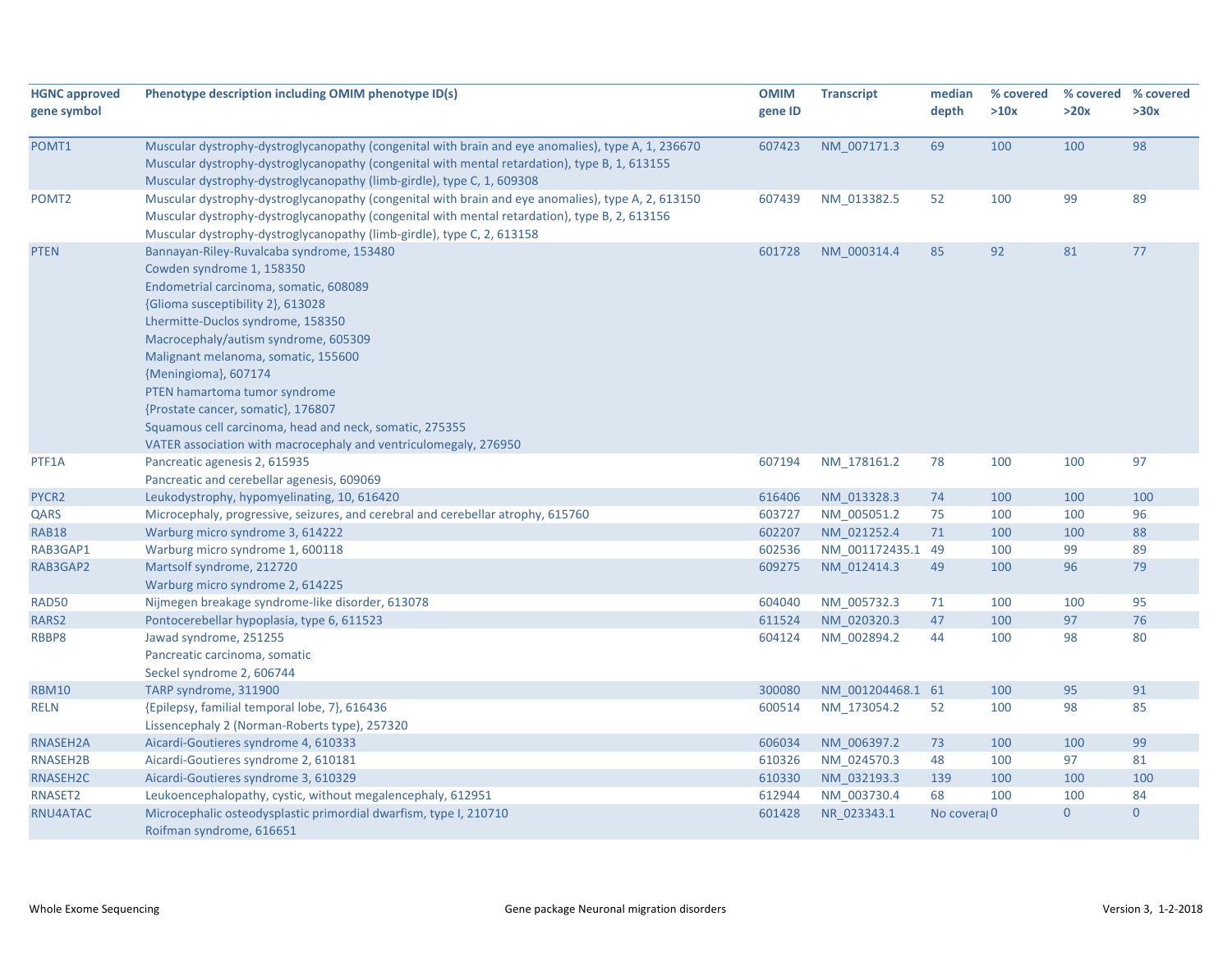| <b>HGNC approved</b> | Phenotype description including OMIM phenotype ID(s)                                                | <b>OMIM</b> | <b>Transcript</b> | median | % covered | % covered % covered |      |
|----------------------|-----------------------------------------------------------------------------------------------------|-------------|-------------------|--------|-----------|---------------------|------|
| gene symbol          |                                                                                                     | gene ID     |                   | depth  | >10x      | >20x                | >30x |
|                      |                                                                                                     |             |                   |        |           |                     |      |
| RTEL1                | Dyskeratosis congenita 4, 615190                                                                    | 608833      | NM 001283009.1 80 |        | 100       | 100                 | 98   |
|                      | Dyskeratosis congenita 5, 615190                                                                    |             |                   |        |           |                     |      |
|                      | Pulmonary fibrosis and/or bone marrow failure, telomere-related, 3, 616373                          |             |                   |        |           |                     |      |
| <b>RTTN</b>          | Microcephaly, short stature, and polymicrogyria with seizures, 614833                               | 610436      | NM 173630.3       | 49     | 100       | 95                  | 79   |
| SAMHD1               | Aicardi-Goutieres syndrome 5, 612952                                                                | 606754      | NM 015474.3       | 49     | 100       | 93                  | 69   |
|                      | ?Chilblain lupus 2, 614415                                                                          |             |                   |        |           |                     |      |
| SHOC <sub>2</sub>    | Noonan-like syndrome with loose anagen hair, 607721                                                 | 602775      | NM 001324336.1 48 |        | 100       | 98                  | 85   |
| <b>SLC25A19</b>      | Microcephaly, Amish type, 607196                                                                    | 606521      | NM 001126122.1 70 |        | 100       | 100                 | 97   |
|                      | Thiamine metabolism dysfunction syndrome 4 (progressive polyneuropathy type), 613710                |             |                   |        |           |                     |      |
| SMPD4                | No OMIM phenotype                                                                                   | 610457      | NM 017951.4       | 80     | 100       | 100                 | 96   |
| SNAP29               | Cerebral dysgenesis, neuropathy, ichthyosis, and palmoplantar keratoderma syndrome, 609528          | 604202      | NM_004782.3       | 91     | 100       | 100                 | 96   |
| SRPX2                | ?Rolandic epilepsy, mental retardation, and speech dyspraxia, 300643                                | 300642      | NM_014467.2       | 47     | 100       | 97                  | 85   |
| <b>STAMBP</b>        | Microcephaly-capillary malformation syndrome, 614261                                                | 606247      | NM_006463.4       | 51     | 100       | 100                 | 90   |
| <b>STIL</b>          | Microcephaly 7, primary, 612703                                                                     | 181590      | NM 001048166.1 53 |        | 100       | 99                  | 90   |
| <b>STRADA</b>        | Polyhydramnios, megalencephaly, and symptomatic epilepsy, 611087                                    | 608626      | NM 001003787.2 67 |        | 100       | 100                 | 92   |
| <b>TBC1D20</b>       | Warburg micro syndrome 4, 615663                                                                    | 611663      | NM_144628.3       | 53     | 98        | 93                  | 93   |
| <b>TBC1D24</b>       | DOOR syndrome, 220500                                                                               | 613577      | NM_001199107.1 87 |        | 100       | 100                 | 98   |
|                      | Deafness 86, 614617                                                                                 |             |                   |        |           |                     |      |
|                      | Deafness 65, 616044                                                                                 |             |                   |        |           |                     |      |
|                      | Epileptic encephalopathy, early infantile, 16, 615338                                               |             |                   |        |           |                     |      |
|                      | Myoclonic epilepsy, infantile, familial, 605021                                                     |             |                   |        |           |                     |      |
| <b>TBC1D7</b>        | Macrocephaly/megalencephaly syndrome, 248000                                                        | 612655      | NM 016495.5       | 39     | 100       | 93                  | 69   |
| TMEM5                | Muscular dystrophy-dystroglycanopathy (congenital with brain and eye anomalies), type A, 10, 615041 | 605862      | NM 014254.2       | 58     | 100       | 98                  | 78   |
| TMTC3                | Lissencephaly 8, 617255                                                                             | 617218      | NM 181783.3       | 58     | 100       | 98                  | 87   |
| TMX2                 | No OMIM phenotype                                                                                   | 616715      | NM_015959.3       | 48     | 100       | 93                  | 79   |
| <b>TRAIP</b>         | Seckel syndrome 9, 616777                                                                           | 605958      | NM_005879.2       | 61     | 100       | 100                 | 97   |
| TREX1                | Aicardi-Goutieres syndrome 1, dominant and recessive, 225750                                        | 606609      | NM 016381.5       | 116    | 100       | 100                 | 100  |
|                      | Chilblain lupus, 610448                                                                             |             |                   |        |           |                     |      |
|                      | {Systemic lupus erythematosus, susceptibility to}, 152700                                           |             |                   |        |           |                     |      |
|                      | Vasculopathy, retinal, with cerebral leukodystrophy, 192315                                         |             |                   |        |           |                     |      |
| TSC1                 | Focal cortical dysplasia, type II, somatic, 607341                                                  | 605284      | NM 000368.4       | 105    | 100       | 100                 | 100  |
|                      | Lymphangioleiomyomatosis, 606690                                                                    |             |                   |        |           |                     |      |
|                      | Tuberous sclerosis-1, 191100                                                                        |             |                   |        |           |                     |      |
| TSC <sub>2</sub>     | ?Focal cortical dysplasia, type II, somatic, 607341                                                 | 191092      | NM 000548.3       | 104    | 100       | 100                 | 100  |
|                      | Lymphangioleiomyomatosis, somatic, 606690                                                           |             |                   |        |           |                     |      |
|                      | Tuberous sclerosis-2, 613254                                                                        |             |                   |        |           |                     |      |
| TSEN54               | Pontocerebellar hypoplasia type 2A, 277470                                                          | 608755      | NM 207346.2       | 67     | 100       | 96                  | 95   |
|                      | Pontocerebellar hypoplasia type 4, 225753                                                           |             |                   |        |           |                     |      |
|                      | ?Pontocerebellar hypoplasia type 5, 610204                                                          |             |                   |        |           |                     |      |
| <b>TUBA1A</b>        | Lissencephaly 3, 611603                                                                             | 602529      | NM 006009.3       | 89     | 100       | 100                 | 100  |
| TUBA8                | Polymicrogyria with optic nerve hypoplasia, 613180                                                  | 605742      | NM 018943.2       | 79     | 100       | 100                 | 100  |